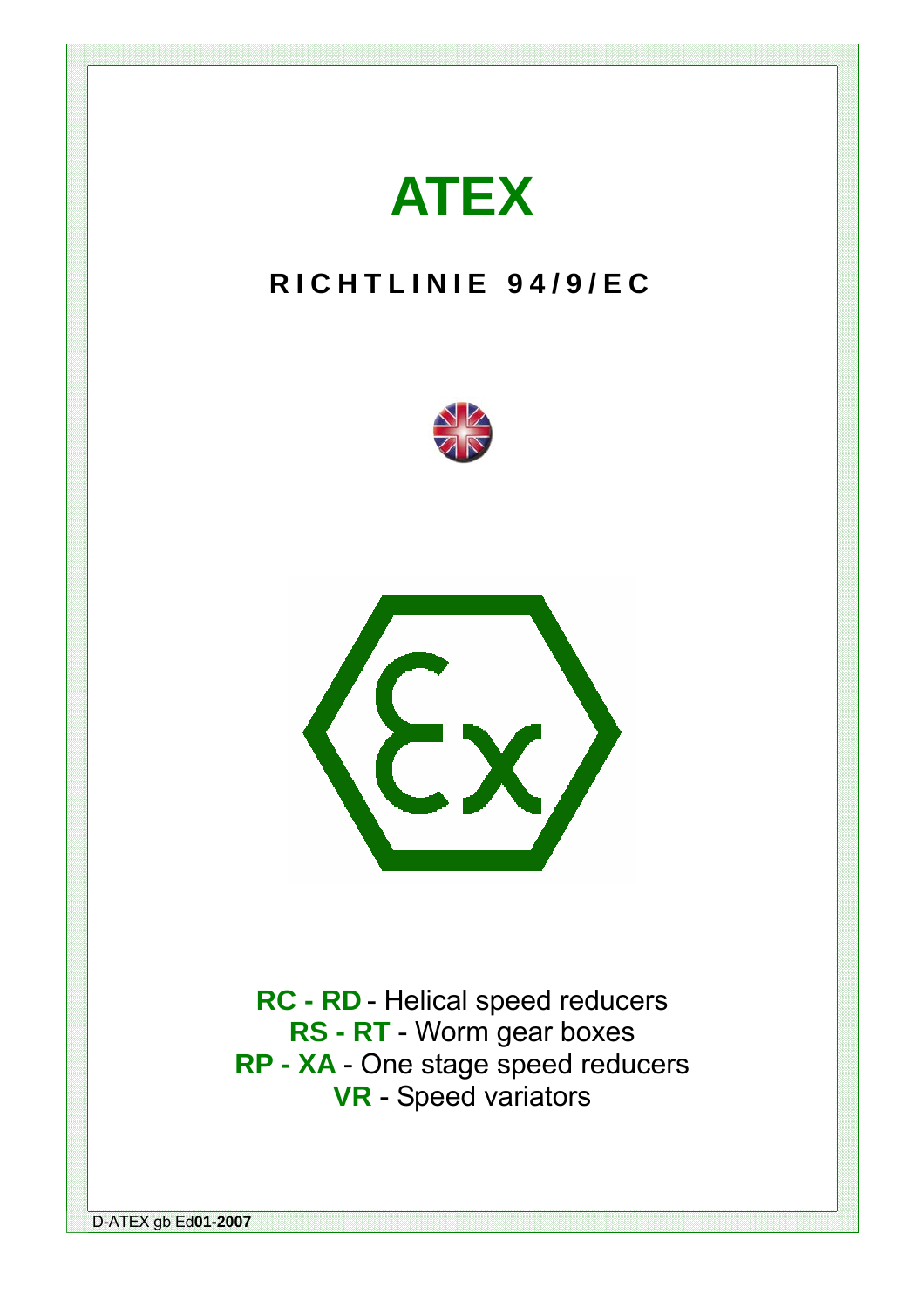## **VARVEL - ATEX** DIRECTIVE 94/9/EC (ATEX)

### EQUIPMENT FOR USE IN POTENTIALLY EXPLOSIVE ATMOSPHERES

On 1<sup>st</sup> July 2003, the Directive 94/9/EC (ATEX - ATmosphères EXplosives) became effective and enforces on equipment and systems for use in potentially explosive atmospheres in the territory of the European Community.

The Directive relates not only to electrical equipment, but also to all kinds of machines, materials, apparatus, fixed or mobiles devices, control components and instrumentation thereof and detection or prevention systems which, separately or jointly, are intended for the production, transport, storage, measurement, control and conversion of energy, or the processing of materials and which are capable of causing an explosion through their own potential source of ignition.

The environments (petrochemical, pharmaceutical, cosmetic, painting manufacturing, texture dyeing, paper production, woodworking, etc) where basically power transmission equipv-ment are installed, are involved by theDirective ATEX and therefore, speed reducers are included both as geared motors and gearboxes alone .

The Series ATEX of VARVEL units identified by the following codes

- Series RC **"ATEX 03RC"**
- Series RD **"ATEX 03RD"**
- Series RP **"ATEX 03RP"**
- Series XA **"ATEX 03XA"**
- Series RS **"ATEX 03RS"**
- Series RT **"ATEX 03RT"**
- Series VR **"ATEX 03VR"**

are according with the Directive Atex and therefore, qualified to installation in areas of Group II, Category 2 and 3 with explosion danger in presence of gas (Zone 1 or Zone 2) and of combusti-ble dust (Zone 21 or Zone 22).

According with the Directive Atex, the gear boxes of Series VARVEL-ATEX are marked

**II 2 GD ck IP66**  $T_{\text{max}}$ =120 $^{\circ}$ C or **Tmax=135°C Tamb -20/+55 °C** 

and variator Series VARVEL-ATEX

**II 2 GD cb IP66 Tmax=185°C** or **Tmax=200°C Tamb -20/+55 °C** 

The relevant Technical Files are deposited at Notified Body of European Community.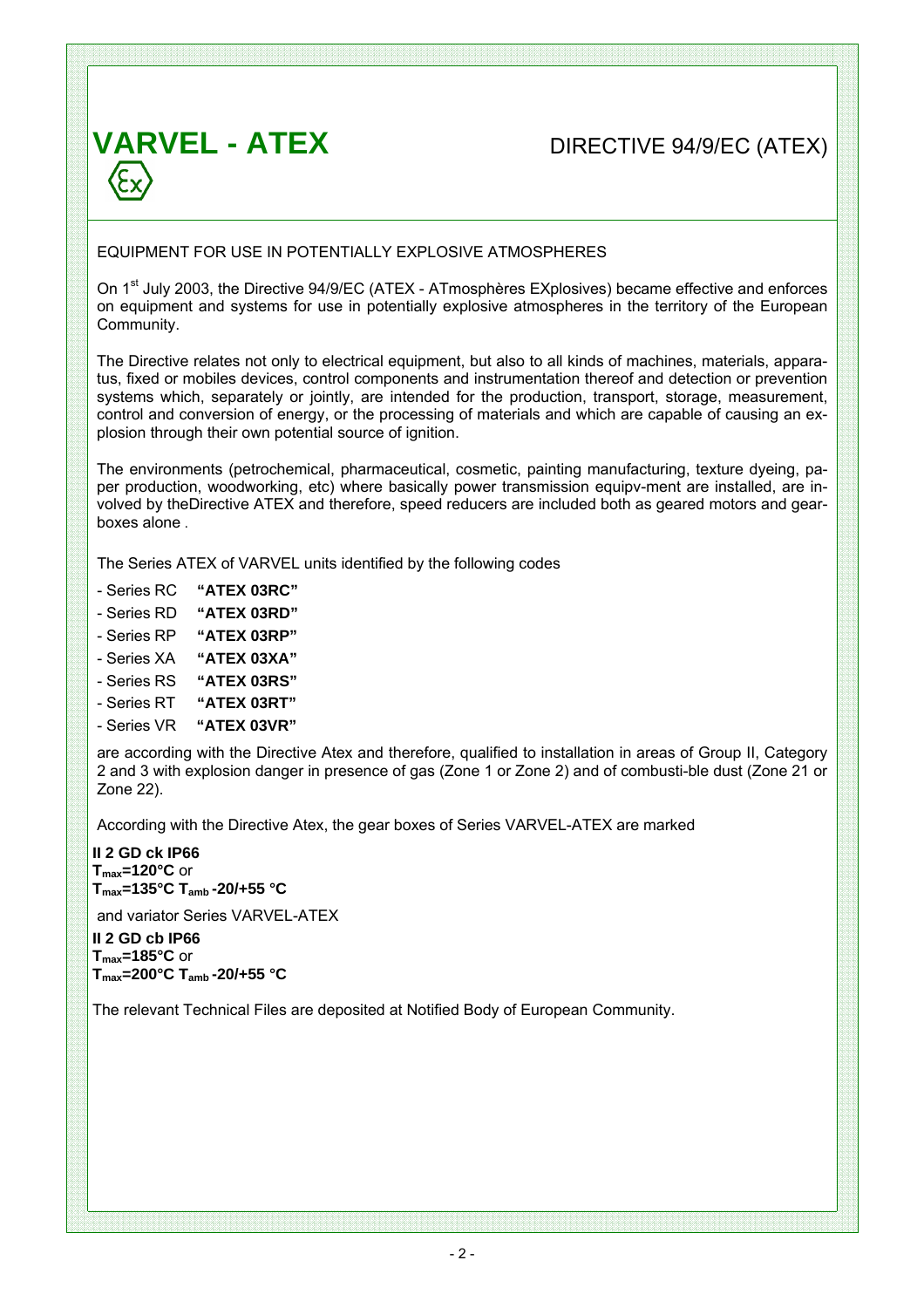DIRECTIVE 94/9/EC (ATEX) **VARVEL - ATEX**  $\sqrt{\varepsilon_{\mathbf{x}}}$ 

## EQUIPMENT FOR USE IN POTENTIALLY EXPLOSIVE ATMOSPHERES

The gearboxes VARVEL-ATEX are delivered according to Directive ATEX and therefore fit to be installed into equipment falling in the **not shaded** boxes of the following table

| <b>GROUP</b>                                                                                                                                                                                                                                                                   | <b>CATEGORY</b>          | Gas                                                                                                                        | <b>ZONE</b>                                                                         | Dust                                                                                       | <b>TEMPERATURE</b><br><b>CLASS</b> |  |  |  |  |
|--------------------------------------------------------------------------------------------------------------------------------------------------------------------------------------------------------------------------------------------------------------------------------|--------------------------|----------------------------------------------------------------------------------------------------------------------------|-------------------------------------------------------------------------------------|--------------------------------------------------------------------------------------------|------------------------------------|--|--|--|--|
| $\mathsf{I}^{\bullet}(\mathsf{a})$                                                                                                                                                                                                                                             | $M1$ (b)<br>$M2$ (c)     |                                                                                                                            |                                                                                     |                                                                                            |                                    |  |  |  |  |
|                                                                                                                                                                                                                                                                                | 1(e)                     | G(0)                                                                                                                       |                                                                                     | D(20)                                                                                      |                                    |  |  |  |  |
| $II$ (b)                                                                                                                                                                                                                                                                       | 2(f)                     | G(1)                                                                                                                       |                                                                                     | D(21)                                                                                      | T4 (Reducers)                      |  |  |  |  |
|                                                                                                                                                                                                                                                                                | 3(9)                     | G(2)                                                                                                                       |                                                                                     | D(22)                                                                                      | T3 (Variators)                     |  |  |  |  |
| <b>PROTECTION</b><br><b>CLASS</b>                                                                                                                                                                                                                                              |                          | c, k (Reducers)<br>c, b (Variators)                                                                                        |                                                                                     | IP 66                                                                                      |                                    |  |  |  |  |
| Group, Category, Zone<br>(a) - Explosive atmosphere (Mines)<br>(b) - Working equipment<br>© - Not working equilpment<br>(d) - Presence of explosive gas or dust<br>(Surface industries)<br>(e) - Continous presence<br>(f) - Discontinous presence<br>(g)- Occasional presence |                          | T1<br>T <sub>2</sub><br>T <sub>3</sub><br>T4<br>T <sub>5</sub><br>T <sub>6</sub><br>at T <sub>amb</sub> of 40 $^{\circ}$ C | Surface max. temperature<br>450 °C<br>300 °C<br>200 °C<br>135 °C<br>100 °C<br>85 °C | b - Trigger Source Control "b"<br>c - Construction Safety "c"<br>k - Dipping in liquid "k" | Design features                    |  |  |  |  |
| TEMPERATURE CLASS FOR DUSTS<br>Temperature Class for Gearbox $\leq T_{\text{amm}}$                                                                                                                                                                                             |                          |                                                                                                                            |                                                                                     |                                                                                            |                                    |  |  |  |  |
| 1)<br>Firing<br>Temperature<br>⇩                                                                                                                                                                                                                                               |                          | Cloud<br>$T_{CL}$                                                                                                          |                                                                                     | Layer<br>$T_{5mm}$                                                                         |                                    |  |  |  |  |
| 2)<br>Safety<br>Temperature<br>⇩                                                                                                                                                                                                                                               |                          | $T_{S1} = \frac{2}{3}$ $T_{CL}$                                                                                            |                                                                                     | $T_{S2}$ = $T_{amm}$ × 75K                                                                 |                                    |  |  |  |  |
| 3)<br>Surface<br>max. Temperature                                                                                                                                                                                                                                              |                          |                                                                                                                            |                                                                                     | $T_{\text{amm}} = \min \{ T_{S1} : T_{S2} \}$                                              |                                    |  |  |  |  |
| - Class Temperature<br>$T_{CL}$<br>${\mathsf T}_{\mathsf{5mm}}$                                                                                                                                                                                                                | - 5 mm Layer Temperature | $T_{S1}$<br>$T_{S2}$                                                                                                       | - Cloud Safety Temperature<br>- Layer Safety Temperature                            | K<br>- Degrees Kelvin<br>$T_{\text{amm}}$ - Admissible Temperature                         |                                    |  |  |  |  |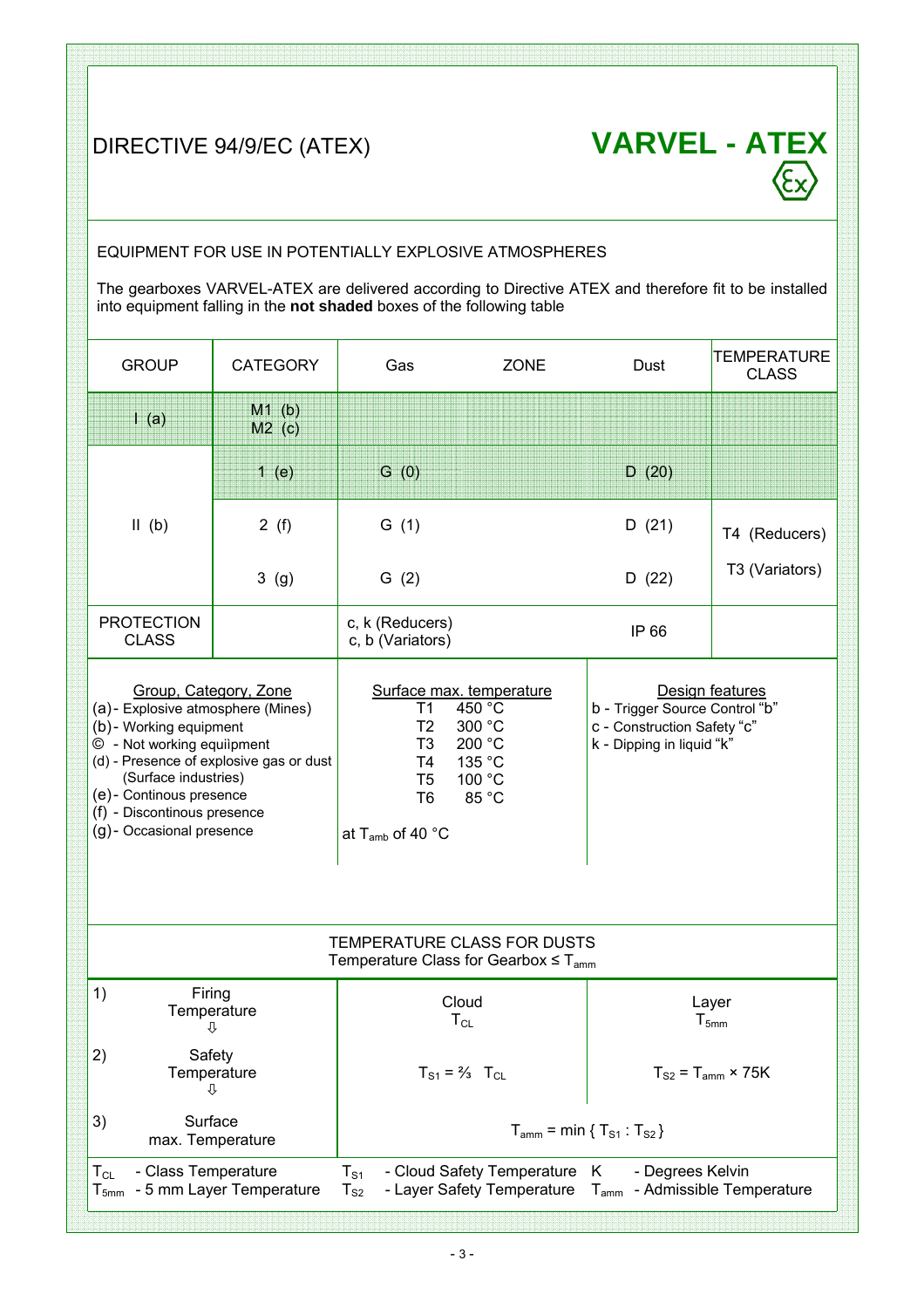# **VARVEL - ATEX** DIRECTIVE 94/9/EC (ATEX)  $\left\langle \sum_{x} \right\rangle$

| <b>TEMPERATURE CLASS FOR GASES</b> |                                                                                                                                                                                                                  |                                                                                                                                                                                                                                                |                                                                                                                            |                       |                |                                         |  |  |  |
|------------------------------------|------------------------------------------------------------------------------------------------------------------------------------------------------------------------------------------------------------------|------------------------------------------------------------------------------------------------------------------------------------------------------------------------------------------------------------------------------------------------|----------------------------------------------------------------------------------------------------------------------------|-----------------------|----------------|-----------------------------------------|--|--|--|
| <b>GROUP</b>                       | T <sub>1</sub>                                                                                                                                                                                                   | T <sub>2</sub>                                                                                                                                                                                                                                 | T <sub>3</sub>                                                                                                             | T <sub>4</sub>        | T <sub>5</sub> | T <sub>6</sub>                          |  |  |  |
| $\mathbf{I}^*$                     | Methane<br>(firedamp))                                                                                                                                                                                           |                                                                                                                                                                                                                                                |                                                                                                                            |                       |                |                                         |  |  |  |
| <b>IIA</b>                         | Acetone<br>Ammonia<br>Benzene<br>Benzol<br>Carbon-monox-<br>ide<br>Chloroethyl<br>Chloromethyl<br>Ethane<br>Ethyl acetate<br>Methane<br>Methanol<br>Methyl-acetate<br>Naphtalene<br>Propane<br>Toluene<br>Xylene | Acetic anhy-<br>dride<br>Amyl alcool<br>Butyl<br>Cyclohexanone<br>Ethyl alcool<br>Isobuthyl alcool<br>Isopropane<br>Liquid gas<br>Metihyl alcool<br>Monoamylace-<br>tate<br>Natural gas<br>n-Butyl cetate<br>n-Buthyl alcool<br>Propyl acetate | Cyiclohexane<br>Cyclohexanole<br>Decane<br>Gas oil<br>Heptane<br>Hexane<br>Kerosene<br>Mineral naphtha<br>Pentane<br>Oil** | Acetaldehyde<br>Ether |                |                                         |  |  |  |
| <b>IIB</b>                         | Gas coke<br>Water gas                                                                                                                                                                                            | 1.3-butadiene<br>Ethylene oxide<br>Ethyl benzene<br>Ethylene                                                                                                                                                                                   | Isoprene<br>Oil**<br>Sulphydric acid                                                                                       | Dyethyl ether         |                |                                         |  |  |  |
| <b>IIC</b>                         | Idrogeno                                                                                                                                                                                                         | Acetilene                                                                                                                                                                                                                                      |                                                                                                                            |                       |                | Carbon disul-<br>phide<br>Ether nitrate |  |  |  |

\* - Products VARVEL-ATEX not supplied

\*\* - According with chemical composition

<u> 1999 - Johann Stoff, Amerikaansk politiker (f. 1989)</u>